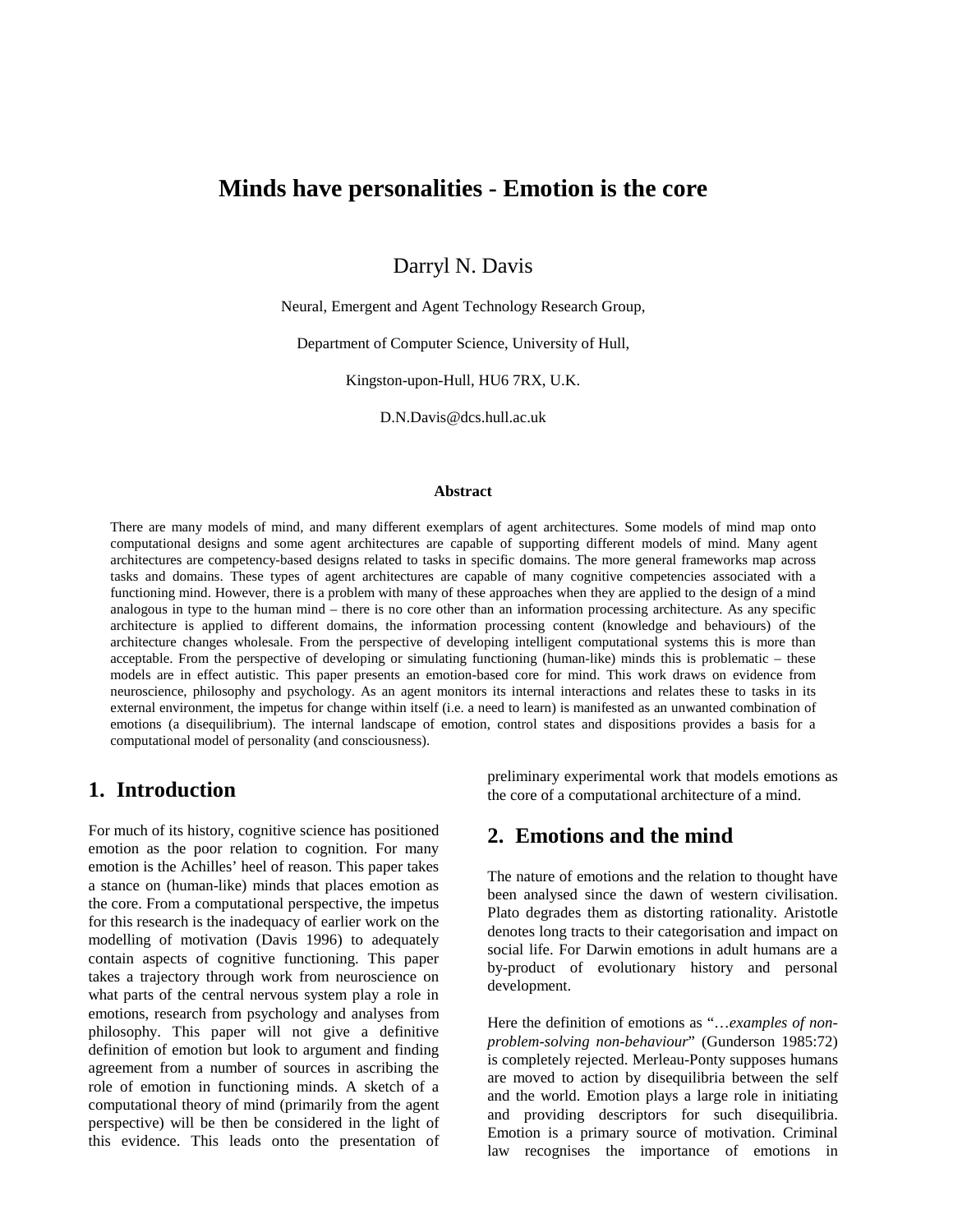differentiating between voluntary manslaughter (occurring in the heat of passion) and murder (involving malice aforethought and deliberate suspension of control). French law takes this further with its concept of crimes of passion. However to consider emotions solely as an emergent quality of mental life that undermines reason and rationality is "*a vehicle of irresponsibility, a way of absolving oneself from those fits of sensitivity and foolishness that constitute the most important aspects of our lives*" (Solomon 1993:131- 132). Emotions are "*a subjective strategy for the maximisation of personal dignity and self-esteem*" (Solomon 1993:222). Schenck (2000) in his study of the role of music suggests that there are resource and motivation problems associated with this tension between emotions and cognition and that "*we are rational only when we have the time, or the inclination to be so*". Much of psychopathology and psychiatry is concerned with understanding how minds dysfunction. Depression, mania and phobias are often associated with affective disorders. Much of the treatment of depression revolves around identifying and correcting the sources for the emotions of fear and anxiety. Damasio's text (1994) details how physiological damage to the prefrontal cortex, the limbic system (in particular the amygdala) and the afferent pathways that connect the two areas result in emotional dysfunction, personality change and a loss of reason (dissociation). Again emotions play an important role in the executive aspects of cognition, i.e. judgement, planning and social conduct. Goleman (1995) terms this emotional intelligence - it appears to be very similar to what others (see Spaulding 1994) term social intelligence. Emotion has many functions including the valencing of thoughts related to emerging problems, tasks and challenges in terms of emotional intensity and emotion type, as in for example directing attention to aspects of internal and external environments. Such a function is a precursor to problem solving. Many researchers have written on the importance of emotion for motivation (Simon 1979; Spaulding 1994), memory (Rolls 1999), reason (Damasio 1994) and learning. Solomon suggests that "*there is no ultimate distinction between reason and passion*", and that together the two provide more than an understanding of experience, they constitute it. In short emotion has a central role in a functioning mind.

The conjecture cognitive scientists need to face is whether the computational modelling of human-like minds is possible without a silicon/digital analogue to human-like emotions. Research into producing computational cognition may lead to the development of intelligent problem-solvers of many types (e.g. ACT, AIS, SOAR), but the simulation of the human mind requires other categories of intellectual processes. Much of cognitive science and artificial intelligence adopts a modular approach to cognition. If vision, memory, attention, language can be solved, an artificial brain can

be built. Such an artefact will perceive, reason and act in its world, relating current to past events, focusing on cognitive salient events in that world. It will interact with and represent parts of its external environment but it will have no internal environment and no sense of self. Without emotions it will be diagnosed as autistic! This approach to cognitive science is one that Harré (1994) argues against - the individual as passive observer of the computational processing that is that person's cognition. Cognition is part of the mental repertoire – perhaps a large part but it is not the entirety of the mind. The efficacy of its use depends on the mind it serves. In looking for general principles to the functioning of mind, cognitive science has perhaps neglected those aspects of mental life that give rise to individual differences. This is perhaps understandable as science looks to general principles. However a redress is called for, and to understand how a mind functions, general principles that also explain individual differences need to be found.

An alternative stance is to place emotion at the core of mind. This core gives rise to episodic states (e.g. feelings), trajectory states (e.g. moods and dispositions) and (semi-permanent) endogenous states (e.g. personality). Personality traits lasting years (or a lifetime) are usually tightly bound to qualities of emotions. To rephrase a previous revolution in artificial intelligence: *human-like intelligence requires embodiment of the supporting computational infrastructure not only in terms of an external environment but also in terms of an internal (emotional) environment.*

# **3. Psychology and emotion**

Over the last hundred years of psychology (from James onwards) the study of emotion has waxed and waned with theories of emotion typically rooted in discussions of physiological and non-rational impulses and drives. An exception is the "cognitive" school of emotion dating from Paulhan (1887) through to Schacter and Singer's (1962) influential experiments with adrenaline and the effect of social context on emotive appraisal. A standard introduction to psychology from the 1970s (Lindsay and Norman 1972) summarises much of the experimental work on emotions in suggesting that emotional states are manipulable through cognitive processes (in particular expectations), physiological states and environmental factors. They conclude that cognition (particularly memory, motivation, attention and learning) and emotions are intimately related. In Newell's seminal work on cognition (Newell 1990), emotion is not indexed and is only discussed in any length in relation to social aspects of a cognitive agent in the final chapter. Although Newell acknowledges this, it reflects a trend in cognitive science to place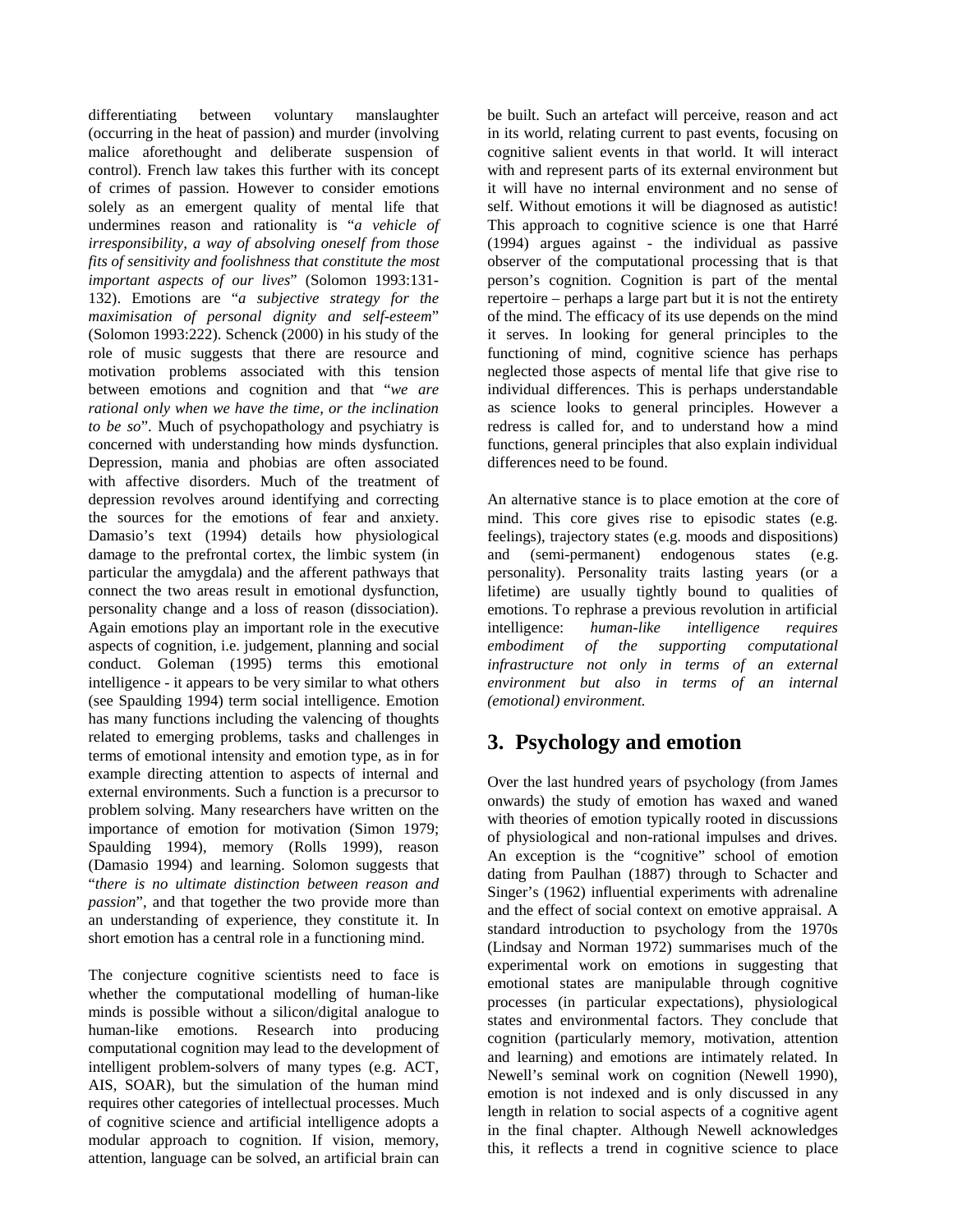emotion as subordinate to rationality and cognition. Despite pointers to the importance of understanding emotion for cognitive science (e.g. Norman 1985), cognitive science all too readily follows as a modern day Stoic successor to Plato in minimising the role of emotion. A leading volume on the dynamics approach to cognition (Port and Van Gelder, 1995) is no exception – particularly odd if emotion is viewed as the *flow and change* of cognitive predisposition over time and across occasion (Lazurus 1991).

Ortony et al (1988) consider cognition to be the source of emotion, but that unlike many other cognitive processes, emotions are accompanied by visceral and expressive manifestations. They consider valence (i.e. positive-neutral-negative) and appraisal (cognitive reflection of these valences) as the primary basis for describing an emotion. They differentiate emotions from non-emotions on the basis of whether a valenced reaction is necessary for that state. However, nonemotion states (e.g. abandonment) can give rise to causal chains of emotive reactions leading to highly valenced (emotive) states. They suggest that there are basic classes of emotion related to valenced states focussed on events (pleased vs. displeased), agents (approving vs. disapproving) and objects (liking vs. disliking). Specific emotions are instances and blends of these types and subclasses. Emotions of the same type have eliciting conditions that are structurally related. They reject the idea of emotions such as anger and fear being fundamental or basic emotions. The cognitive processing that appraises emotions is goal-based and resembles the type of processing and structures discussed in motivation for autonomous agents (e.g. Beaudoin and Sloman 1993, Davis 1996).

Oatley and Jenkins (1996) define emotion as "*a state usually caused by an event of importance to the subject. It typically includes (a) a conscious mental state with a recognizable quality of feeling and directed towards some object, (b) a bodily perturbation of some kind, (c) recognisable expressions of the face, tone of voice, and gesture (d) a readiness for certain kinds of action*". Others (e.g. Frijda 1986) give similar definitions. A number of other psychologists (e.g. Power and Dalgleish 1997) appear to be in agreement in defining what are basic emotions:

- ♦ Fear defined as the physical or social threat to self, or a valued role or goal.
- ♦ Anger defined as the blocking or frustrations of a role or goal through the perceived actions of another agent.
- ♦ Disgust defined as the elimination or distancing from person, object, or idea repulsive to self and to valued roles and goals.
- ♦ Sadness defined as the loss or failure (actual or possible) of a valued role or goal.
- ♦ Happiness defined as the successful move towards or completion of a valued role or goal.

They suggest that these five suffice as the basic emotions as they are physiologically, expressively and semantically distinct. There are cases for other emotions to be considered as further basic emotions. From a perspective of classifying emotions using distinctive universal signals, i.e. expressions (Ekman & Davidson 1994), surprise is included in this fundamental set. However, from the perspective of classifying emotions based on distinctive physiological signs (see Power and Dalgleish 1997), the basic set is reduced to fear, anger, disgust and sadness.

Rolls (1999) presents a different perspective on the psychology of the emotions. Brains are designed around reward and punishment (reinforcer) evaluation systems. While this can be seen as analogous to the valenced arousal states in the Ortony et al. theory, the reinforcers are precursors to any specific emotion. Rather than reinforcing particular behavioural patterns of responses (behaviourism), the reinforcement mechanisms work in terms of cognitive activity such as goals and motivation. Emotions are states elicited by reinforcers. These states are positive when concerns (goals) are advanced and negative when impeded. Again, there is an overlap with the perspectives of Power and Dalgleish, and Oatley and Jenkins. These states are more encompassing than those states associated with the mere feelings of emotion. This aspect is considered further in Wollheim's analysis of the emotions. Emotions have many functions (Rolls lists ten) including the priming of reflexive behaviors associated with the autonomic and endocrine system, the establishment of motivational states, the facilitation of memory processing (storage and control) and maintenance of the "*persistent and continuing motivation and direction of behavior*". In effect Rolls suggests that the neuropsychological evidence supports the conjecture that emotions provide the glue that binds the multitude functions of mind.

## **4. Philosophy and emotion**

Wollheim (1999) distinguishes two aspects of mental life in his analysis of emotion: the phenomena of mental states and mental dispositions. Mental states are temporally local to their initiating event and transient, being relatively short-lived - sometimes instantaneous. Mental states can reoccur frequently to give the impression of a continuous state. Mental dispositions can more long-lived (sometimes over a lifetime) – they are temporally global - they have histories. Mental states and dispositions are causally related. Mental states can instantiate and terminate mental dispositions.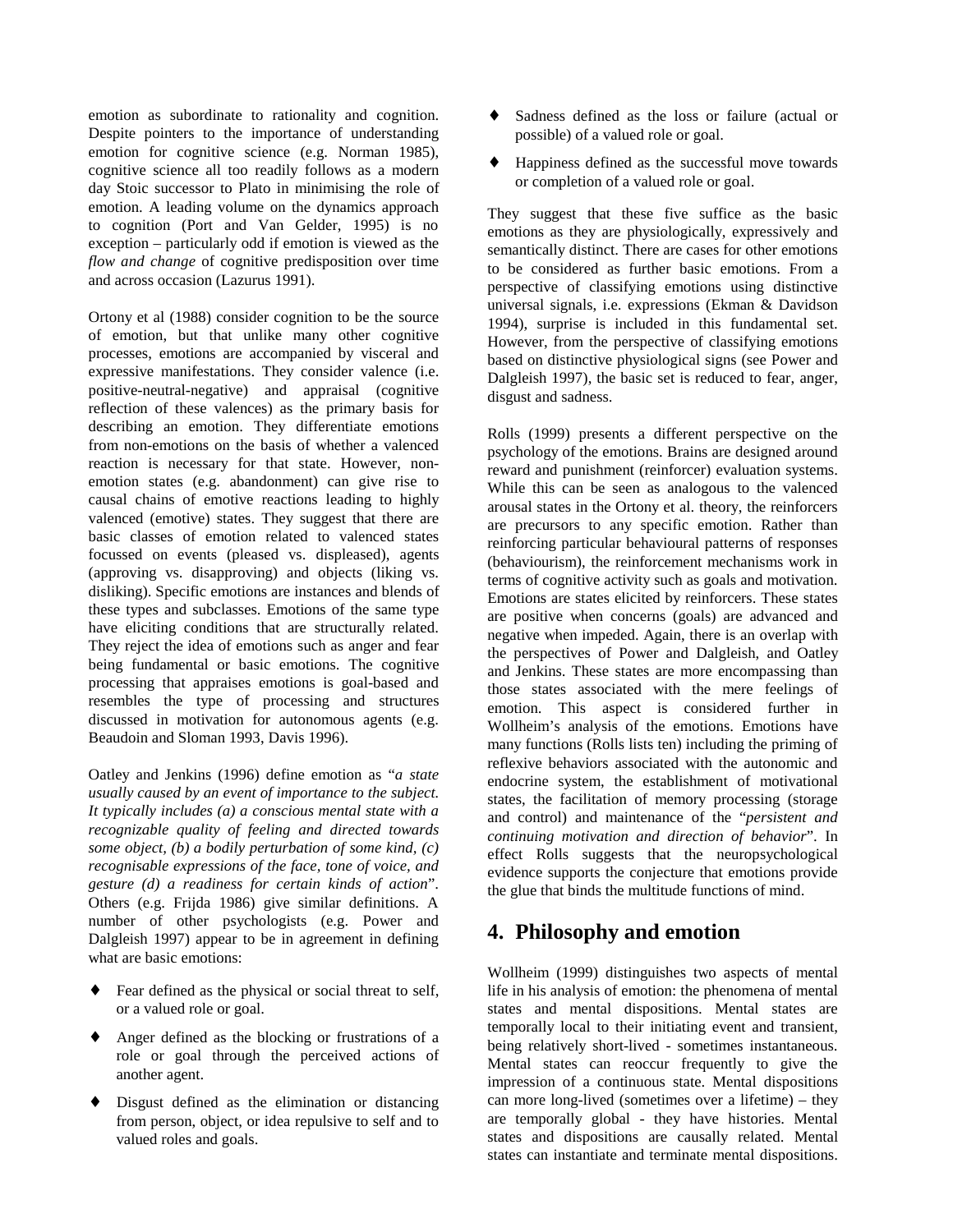Mental states can reinforce and attenuate mental dispositions. Mental dispositions can also facilitate mental states. Both mental states and dispositions have a psychological reality. Impulses, perceptions, imaginings and drives are mental states. Beliefs, knowledge, memories, abilities, phobias and obsessions are examples of mental dispositions. Three very general properties characterise these two types of mental phenomena: intentionality, subjectivity and three exclusive grades of consciousness (conscious, preconscious and unconscious). Both mental states and dispositions have an intentional quality  $-$  i.e. they are related or directed to either internal or external events. Wollheim suggests that subjectivity be only associated with mental states – mental dispositions can only be indirectly experienced through the mental states in which they are manifest. It is in highlighting the very differences between mental states and dispositions that Wollheim makes use of the emotions. Emotional states differ from emotional dispositions. Emotions are preconscious mental dispositions and cannot be directly experienced. What can be experienced are feelings or perceptions of emotion (mental states) associated with mental dispositions. While the two can be causally interrelated this need not be the case. Mental dispositions are preconscious (and in some cases unconscious) traits. We can become aware of (aspects of) them though training (e.g. yoga) or therapy and in doing so make parts of the preconscious mind conscious. In everyday functioning however the conscious mind is aware of mental states and relates these to personal histories and intended futures – the current, past and intended states of being.

From an computational perspective on the philosophy of mind, Sloman has for many years considered that intelligent machines will necessarily experience emotion (-like) states (Sloman and Croucher 1987). Following on from the work of Simon (1979), his developing theory of mind and the nature of problem solving considers how in attempting to achieve multiple goals (or motivators) perturbant (emotion-like) states ensue (Wright et al 1996). These perturbant states will arise in any information processing infrastructure where there are insufficient resources to satisfy current and prospective goals. Sloman (1987) tends to describe emotion in terms of disturbances of mental processes (the Achilles heel again!). Like Wollheim, Sloman differentiates between episodic and persistent mental phenomena, both of which can carry emotional constituents. More recently his architectures for functioning minds include primary, secondary and tertiary emotions (Sloman 1999). Primary emotions are analogous to arousal processes in the theories introduced above (i.e. they have a reactive basis). Secondary emotions are those initiated by appraisal mechanisms (i.e. they have a deliberative basis). Tertiary emotions are cognitive perturbances -

negatively valenced emergent states - arising from (typically goal or motivator) conflicts in an information processing architecture. Tertiary emotions arise from the interaction of emotions and other cognitive processes (e.g. motivation) at the deliberative layer. In many situations these perturbant states arise through resource inadequacy or mismanagement while pursuing multiple and not necessarily incompatible goals. While the work that follows certainly builds upon some of these ideas, this framework seems flawed. Perhaps the differentiation that Sloman makes between these emotions can be more easily explained in terms of the different categories of processing that the mind performs over its different layers. A secondary emotion is an analogous state (or disposition) to a primary emotion but seemingly perceived in a different manner due to the characteristics of the processing at the different layers. In visual perception terms, the red object that swept past our visual senses, causing a startled (reactive) response, that disturbs ongoing thought and behaviour patterns, is the same red object that is subsequently perceived as a rose petal blown by the wind from a nearby shrub in the garden.

# **5. Theoretical Framework**

The theoretical framework presented here builds on those aspects of agreement in the work presented above. It revisits an earlier (computational) architecture of mind and emphasises the interplay of cognition and emotion through appraisal, motivation and niche space. Psychological definitions of emotion have been presented that refer to cognitive (appraisal) and physiological factors (arousal), and the valencing of emotive states and reinforcers as precursors to emotional arousal. The processes leading to the experience of emotions (in humans) are neither bottomup nor top-down – they are both and more. Emotions are experienced as a result of the interactions within and with a synergistic information processing architecture that includes (at least) the endocrine system, the limbic system, and the cortices. Emotions, in socio-biological agents, are in part mental (appraisal) states and supporting (valencing) and causal (reinforcer) processes. Any computational model of emotion must attempt to meet similar specifications, and address the differentiation in mental phenomena that Wollheim makes. In moving towards a model of emotion that will be computationally tractable, the extent of the model will be initially (at least) minimised. A minimal model of emotion enables the model to be used as the core to an agent-based model of the mind.

Earlier research on agents focussed on an architecture that supports motivation (Davis 1996). The architecture (sketched in figure 1) emphasises four distinct processing layers: a reflexive layer that is analogous to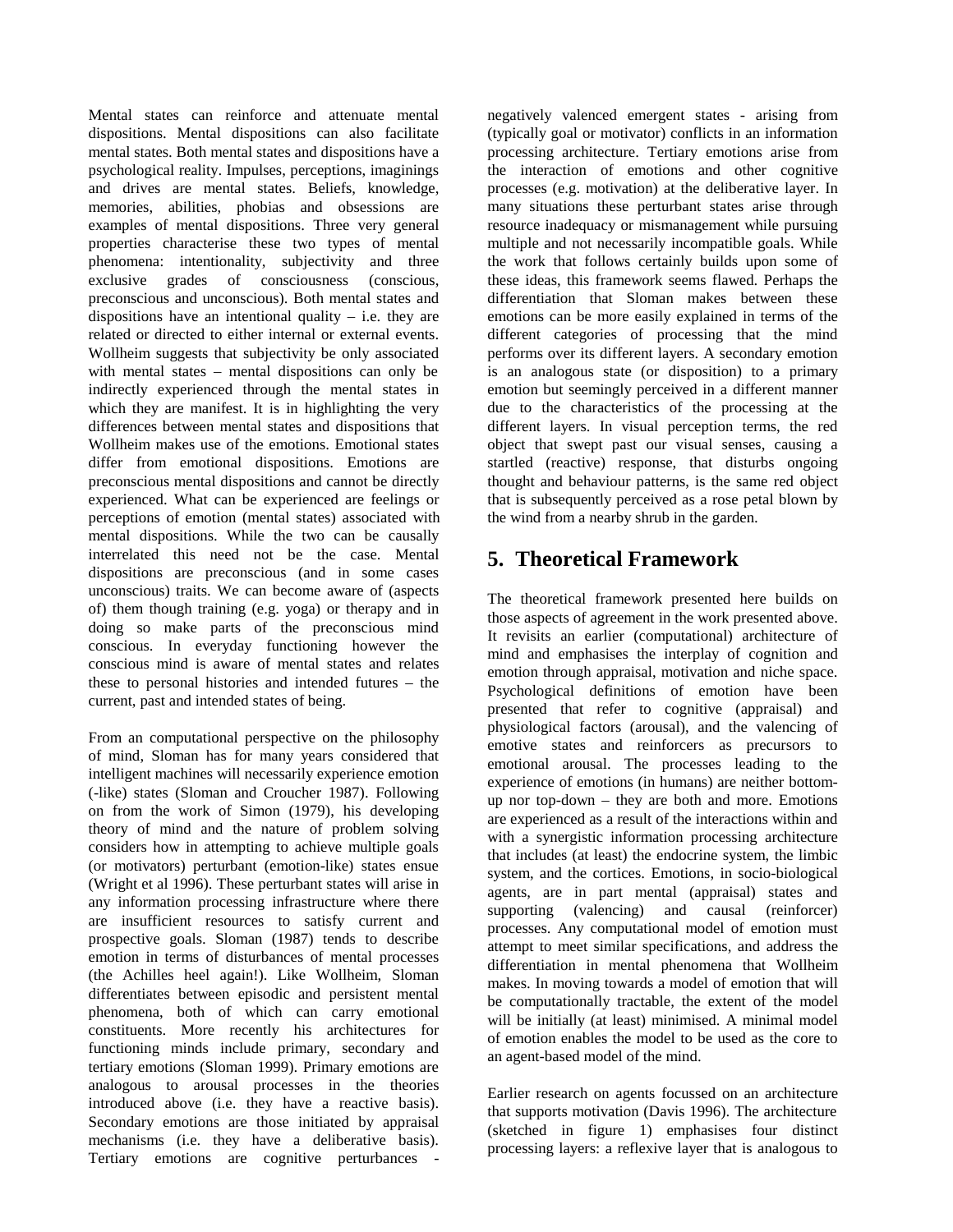the autonomic systems in biological agents, a reactive (preconscious) layer, a deliberative layer and a reflective layer. This broad picture of the mind has high level and low level processes co-existing and interacting in a holistic manner. Hence motivator processing, planning, decision-making and other cognitive processes are not merely abstract but exist in relation to other automatic, autonomous and adaptive processes. The entirety of the agent's processing exists in relation to the agent's environmental stance; i.e. what objects, agents and events are occurring in the environment and how they affect the goals and motivations of the agent. The two lower layers relate to *pre-attentive* processes and are capable of supporting innate and learnt environmental competencies and (internal and external) behaviours. Perception of and action upon the external environment is mediated primarily through these two layers. The third (deliberative) layer relates to the types of things discussed in most cognitive science, for example (Newell 1990). This does not preclude a nonsymbolic implementation of this layer. The fourth layer, the reflective qualities, serves to monitor the overall behaviour of the agent. In particular, the role of the reflective layer is to identify and act on out-of-control behaviours, whether internal, external, deliberative or reactive. This (reactive, non-deliberative) metamanagement level processing is considered to be the most abstract level of processing. If it were not, there is a requirement for the reflective processes to be monitored in turn - this in effect would lead to an infinite regress.



*Figure 1. Sketch of an architecture of a mind.*

Control suggestions from reflective layer do not always override processes originating and ongoing in the other layers. The behaviour of an intelligent cognitive agent is not controlled by any of these layers in isolation. Behaviours at the reactive level may preclude processes at or actions motivated by the deliberative or reflective layers. Processes over any specific combination of layers may arise as a result of an agent attempting to manage control states originating in any of the layers.

Where decision processes related to possibly antagonistic behaviours are not cleanly integrated, there is the very real possibility that the agent will experience cognitive perturbance, particularly where the underlying motives are acute (Wright et al 1996). This cognitive perturbance can be described within an emotional context using tertiary emotions (Sloman 1999).

This analysis presents an incomplete picture. In the earlier work the primary analysis of the mind and the resulting computational designs and systems focussed on motivation and goal processing. This analysis was phrased in terms of niche spaces, design spaces and control states. The niche-design space analysis is still valuable tool in designing a functioning mind. However Wollheim's analysis of the mind and emotions, if accepted, will ultimately require a review of the taxonomy used to relate different control states. A deeper analysis of these control states is required, in terms of temporal extent, subjectivity and grades of consciousness. The structures used in modelling motivation incorporated an emotional indicator that corresponds to a deliberative analysis of the motivator and its context. This semantic labelling is insufficient to model emotions. In biological agents emotions are experienced in a conscious, preconscious and physiological sense, and to some lesser or greater extent in terms of post-hoc rationalisation. Over a lifetime, given no cerebral dysfunction, this emotional landscape is navigated in the attempt to achieve life-goals. This can be viewed as moving between neighbouring niche spaces – for example in moving from music student to professional musician. More dramatic changes in desired niche-space are obviously possible. Different trajectories (goal-achieving behaviours) are possible for any such move. Some trajectories while impossible are supported or attended to for any number of reasons. Emotional intensity associated with the preferred niche space (as in the case of grief and the loss of a loved one) is one example. The preferred trajectory between these niche spaces depends on personality and preferred aspects of the emotional landscapes. The emotional landscape is our internal niche space that allows us as biological agents to understand external events, objects and agents in terms of internal (personal) experience. Our biological design (and psychological capabilities and preferences) define the constraints that determine whether any trajectory between niche spaces is possible (or desired).

The emotional landscape that needs to be modelled in building a functioning mind has to address the four layers of the architecture. Figures 2 and 3 present an integrated model of emotion at the core of a simplified version of the architecture given in figure 1. This model is built upon a trajectory through the research presented in the first half of this paper. An agent typically maintains an ongoing (globally temporal) disposition.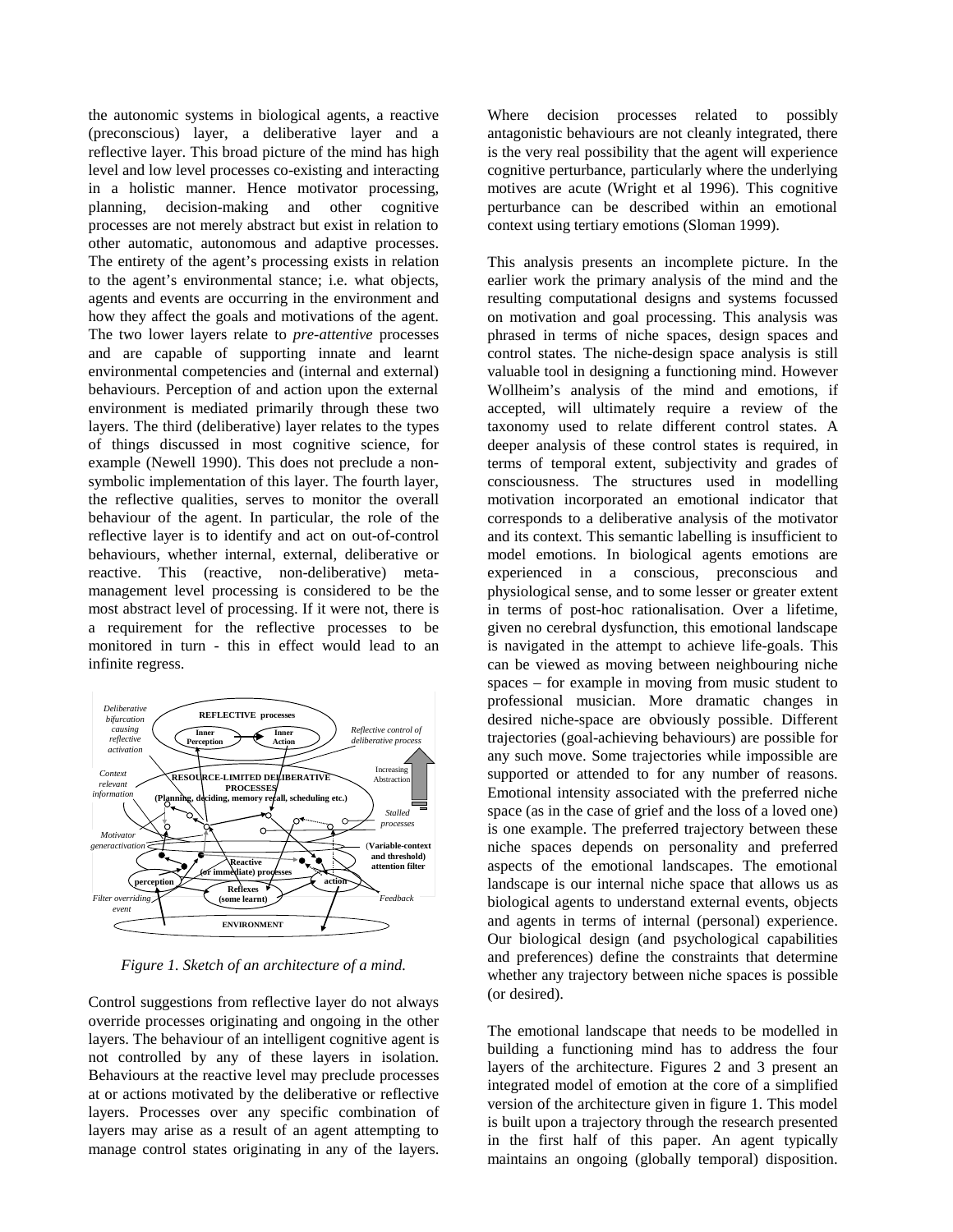The nature of this disposition is (perhaps only temporarily) modified through current goals and motivations. Over time events occur that modify, stall, negate or achieve goals. Such events can occur over all layers of the architecture. These events give rise to reinforcers. The emotion(s) they reinforce depends on their interactions with conscious and preconscious states and dispositions. A valencing component is needed for any emotion. Both the reinforcer and the (preconscious) valences can be modelled using the interval [-1,1] - this interval need not be linear. A discrete version of this interval maps onto the three tokens: negative, neutral and positive. Thirst, hunger, reproduction etc. are physiological and genetic drives, not emotions. These can be associated with reinforcers and be valenced. They can also be associated with motivators – not all motivators need a source in the emotions. The management and success (or otherwise) of these drivegenerated motivations can give rise to emotions. There is case for basic emotions. There is considerable agreement that the set of basic emotions includes anger, fear, disgust and sadness. The definitions given above suffice with one exception. Sadness and happiness are antipathetic, being reflections of each other, or extremes on one dimension. Here the term sobriety is used, with sadness and happiness either side of a neutral state. Sobriety is then defined as no change to a valued role or goal. Happiness and sadness are defined as above. A salient feature of the Oatley, Jennings, Power and Dalgleish definitions of emotion is that they are described in terms of goals, roles and expressive behaviours. This enables emotions to be defined over different levels of the architecture using different aspects of motivational behaviours. The type and subclass analysis of Ortony et al. can be used to build upon this basic set of emotions. The resulting four dimensional model is computationally tractable, and maps onto our ideas for the types of cognitive processing (with particular regard to motivation) that occurs in a mind.

Emotional events are temporally short, although emotional states resulting from successive waves of emotional events can be more enduring. Emotions can be casually inter-related and cause other events. Drives and motivations are highly inter-linked with emotions. These can be embodied in some representation (not necessarily semantic) and in effect relate short-term emotive states to temporally global processes. It is suggested that personality traits are focused at the reflective layer and permeate the rest of the architecture, providing the control patterns that stabilise a personality. Personality traits can be seen as dispositions that affect the reflective processes and influence the different categories of cognitive and animated behaviour. Personality becomes an emergent property of the entire architecture and its disposition to favour specific aspects of the possible emotional

landscape, and concentrate on tasks that maximise that aspect of the landscape. Personality traits affect and influence the different categories of cognitive and animated behaviour. Moods arise from the interaction of current temporally global niche roles (the favouring of certain aspects of emotion space) and temporally local drives that reflect the current focus of the deliberative processing. Temporally-global drives are those associated with the agent's overall purpose related to its current, possible and desired niche spaces. Temporallylocal drives are related to ephemeral states or events within the agent's environment or itself. These can give rise to more enduring motivational states, which may be acted on.



*Figure 2. Sketch of the simplified four-layer architecture with emotion as the core. Dark grey circles represent information assimilation and synthesis processes. Light grey circles represent information generation processes that typically mapping into internal and external behaviours. White triangles are filters. Dashed lines represent feedback.*

If emergent behaviours (related to emotions) are to be recognised and managed then there must be a design synergy across the different layers of the architecture. Processes at the deliberative level can reason about emergent states elsewhere in the architecture using explicit representations. The reflective processes can classify the processing patterns of the agent in terms of combinations of the four emotions and favoured emotional dispositions. The emotion-changing (reactive) behaviours can be used to pursue a change in emotional disposition. However emotion is not purely top-down processing – as highlighted by Solomon in his differentiation between passion and emotion. Aspects of emotions can be preconscious and, for example, be managed by the autonomic nervous system and its biological substrate (including the endocrine systems). Emotions can move into the conscious mind or be invoked at that level (through cognitive appraisal of agent, object or event related scenarios). Emotions can be instantiated by events both internal and external at a number of levels of abstraction, whether primary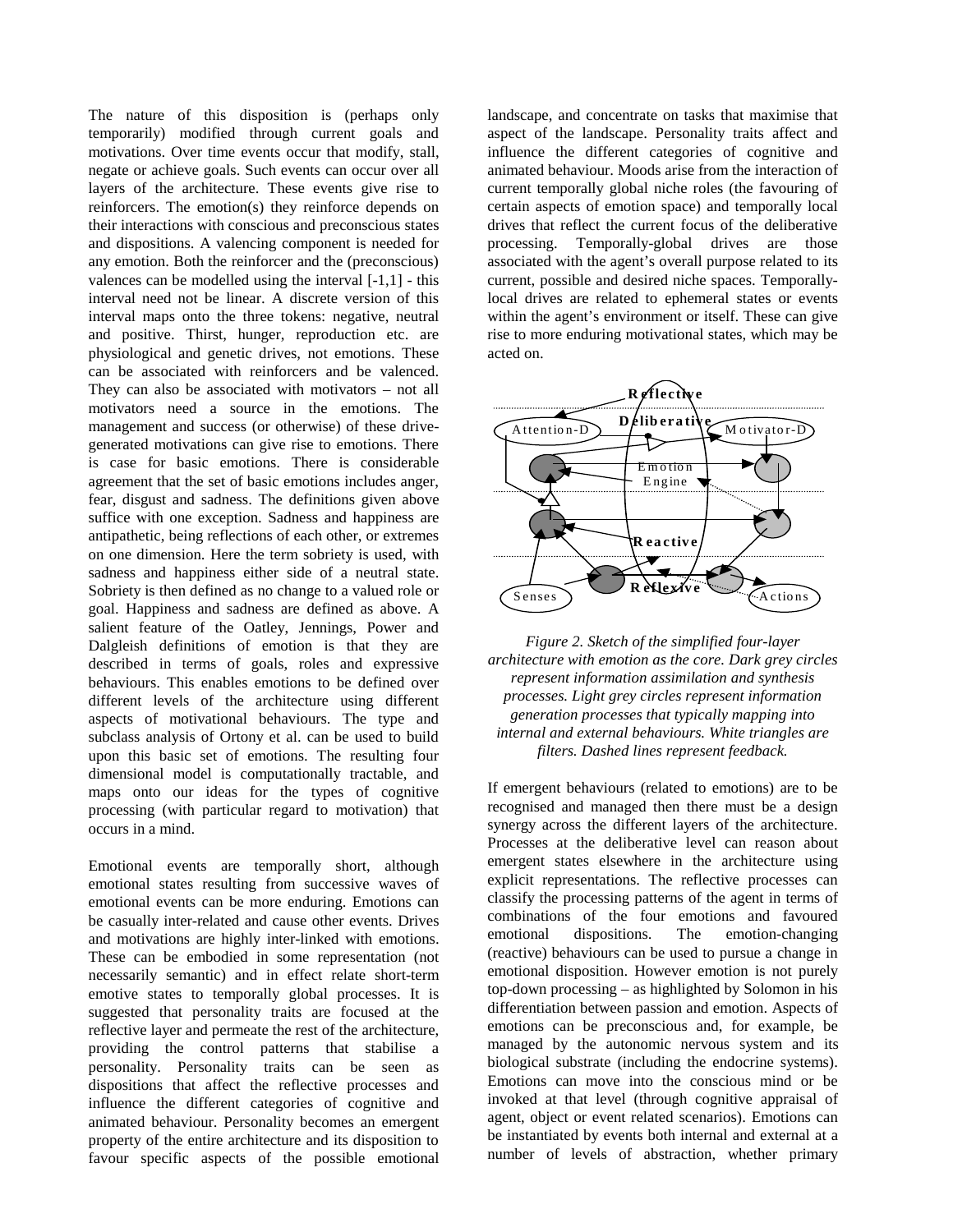(genetic and/or ecological drives), behavioural or by events that require substantive cognitive processing. In the model in figure 3, intense emotions effectively override the emotion filter causing the forced deliberative consideration of the emotional state. Similar filters are used in the earlier work on motivator generactivation (Davis 1996). The deliberative appraisal of the emotion then acts laterally at the deliberative layer, affecting memory management, attention filters and motivator management. The reflective layer of the mind, which is described entirely in terms of the emotion engine, responds asynchronously to the deliberative phenomena.

## **6. Experimental computational work**

The architecture for a computational mind is based on ideas developed within the Cognition and Affect group at Birmingham (Beaudoin and Sloman 1993; Davis 1996). Rather than reiterate the computational work on the non-emotion aspect of that architecture, here preliminary computational and design experiments with the emotion engine are presented.



*Figure 3. The Emotion Engine for figure 2.*

Figure 3 presents a four layer processing model of the emotions. The autonomic processes (Emotion:A) present a base for the model both for dispositional processing and inflection of ongoing dispositions through preconscious events. Such inflections are instantiated by events both external and internal to the agent. The reactive behaviours (Emotion:R) control the functioning of all the preconscious processes. The currently extant Emotion:R behaviours are set by deliberative processes (Emotion:D). The Emotion:M module encompasses the entirety of the metamanagement (reflective) processes in this model of the mind. The reflective processes monitor the deliberative appraisal of the Emotion:A processes and the state of the attention filters (managed by Attention:D). The output from Emotion:M provides guidance to the attention management, Emotion:D and the Emotion:A processes. The agent learns to manage its emotions through the development of these five modules. Other aspects of the emotion engine are the placement of

deliberative motivator processes, directly affected by Emotion:D. Memory management (Memory:D) is similarly affected.

For a number of reasons the Emotion:A module is modelled using multiple communities of cellular automata. This builds on earlier work (Davis et al 1999) in landscaping decision spaces for the game of Go, and the usefulness of using cellular automata for the modelling of complex social dynamics (Hegselmann and Flache 1998). The behaviours associated with the Emotion:R module govern the internal behaviour of single cells, the communication between adjoining cells in communities and inter-community communication. Different community types have been used. The first experiments (Davis 2000) made use of an insect hive metaphor, with each hive representing an (preconscious) emotional disposition. At the centre of the hive is a (four-dimensional) queen cell that represents the four basic emotions (anger, disgust, fear and sobriety). Each dimension is discretely valenced as positive-neutralnegative. Surrounding the queen cell are four (3-state) drone cells; each mirroring one of the emotions. The remaining (2-state) cells act as filters (guards) or information carriers (worker cells). Further CA communities are being experimented with. The other community type (mobiles) consists of guard and drone cells. This community type represents a reinforcer - a valenced pre-emotive event. Communication between different hives (and input from events outside of the emotion engine at the preconscious level) is by means of the mobile communities. The behaviour of each cell and inter-cell communication is governed by 10 sets of behaviours (50 behaviours in total) plus another behaviour set for inter-community communication. The currently set behaviour from these eleven sets for any hive or hive-mobile combination is selected (as a reactive disposition) by a deliberative (Emotion:D) process. These processes are also responsible for asynchronously monitoring these communities in response to intense hive states and to guidance from the meta-management (Emotion:R) module. Experiments have shown that from any given state, the CA communities rapidly achieved a steady state. By changing the currently extant behaviour set or by communicating with another hive (through the use of a mobile) transitions to the same or other steady states occurs. The CA communities are therefore capable of representing transient and persistent dispositions. The deliberative processes change their emotional disposition (the temporally-global aspect of emotions) and hence the currently extant behaviour set for their hive in response to the reflective processes. The deliberative processes also disturb the motivator and the attention management processes as part of the emotive state appraisal mechanism. Appraisal occurs in response to highly valenced emotive states at the CA communities, feedback from the motivation module or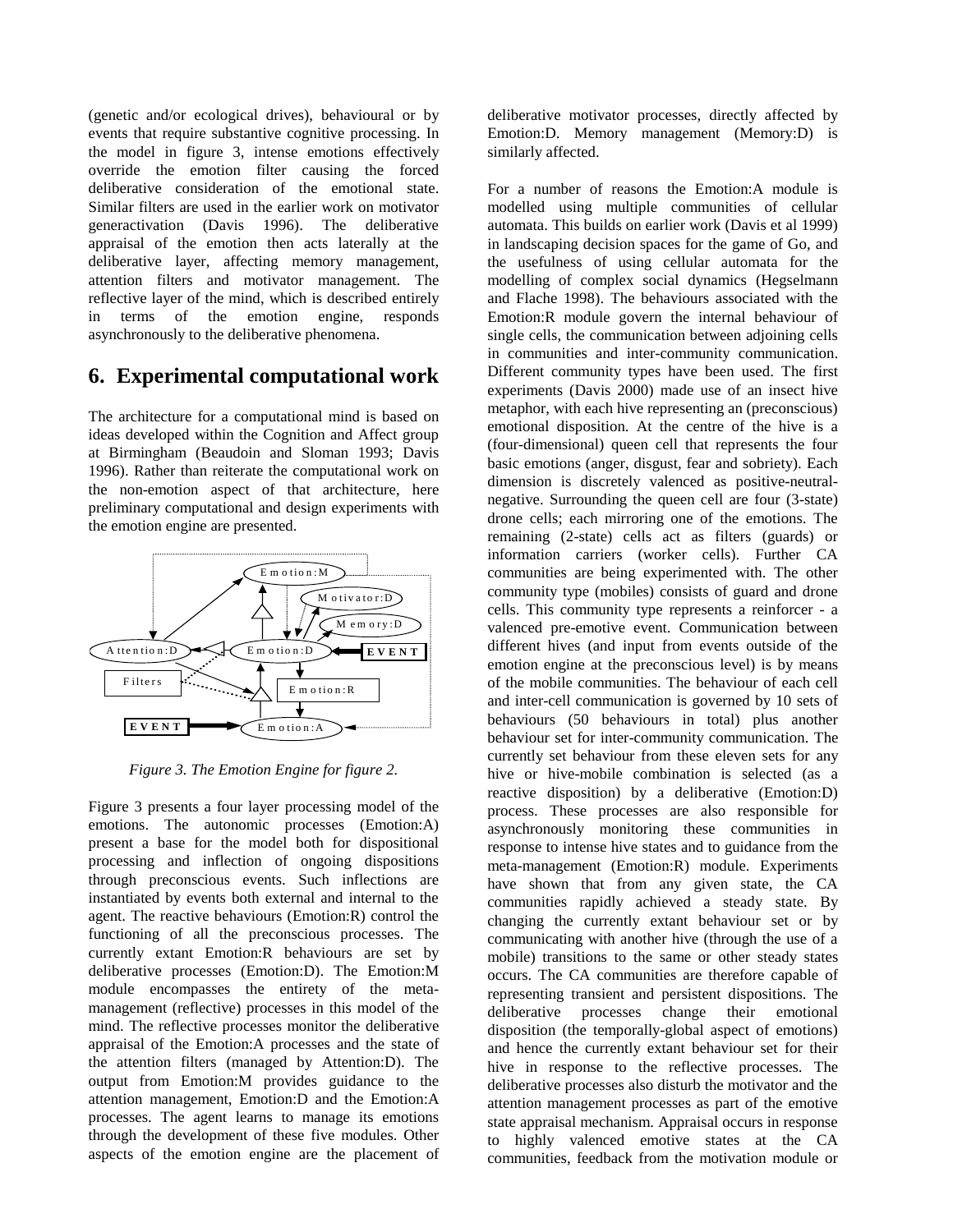from events occurring elsewhere in the global architecture at the deliberative level. Memory management (Memory:D) also responds to the Emotion:D processes in order to provide emotional context to the storage of memories about external events, objects and agents. The attention filter processes also make use of the state of Emotion:D-Emotion:A complexes to provide a semantic context for motivator filters. The quantitative emotion filters in figure 3 are set directly by the Attention:D mechanism. The intensity levels of these filters are set in response to the Emotion:D mechanisms and the reflective component of the emotion engine.

Learning in the emotion engine occurs in two ways. The reflective mechanism is being implemented using a recurrent neural network that reflects the CA hive communities. Training of the network is given in terms of preferred states within the overall emotional landscape of the cellular automata communities. Further work will look at other types of neural architectures for this and other parts of the emotion engine. The other learning mechanism is the development of preferred reactive behaviour (Emotion:R) combinations in the Emotion:D processes for a particular transition between the steady states of the Emotion:A communities. This is seen as an adaptation of the emotion engine in toto. Currently an experimental harness is being developed, using the Sim\_Agent toolkit (Davis et al 1995), in which the emotion engine is trained to prefer specific combinations of emotions, for example the four emotions in similar valences (i.e. all negative, positive or neutral). Artificial scenarios are then provided in which the hive(s) are set in specific or random configurations. As different "personalities" prefer different aspects of the emotional landscape, the engine modifies itself so that preferred emotional states arise as valenced events occur, and preferred dispositions are maintained over longer time spans. Once satisfied that this framework is performing as expected, the earlier motivational architecture will be redesigned to incorporate the emotion engine. This will allow experimentation with emotionally-valenced motivators and allow the investigation of the referenced research using a deeper model of computational mind.

## **7. Future work**

The primary reason for the *preliminary* research described above was to gain a better understanding of the relations between emotion, cognition and mind. Although earlier research on the computational modelling of motivation looked promising, there was a psychological implausibility with the motives behind motivators. Events in an agent's external environment can be represented in terms of motivational descriptors that connect the internal and external environments. The events in an agent's internal environments are described in terms of a synergy over different categories of (internal) computational processes that relates emotions, moods, personality and control. This paper places emotion at the core of the mind. This is analogous to the radioactive cores at the centre of a thermo-nuclear power plant. The plant needs those cores to function but they are not the full story to the functioning of the plant. If synthetic agents are going to experience emotions because of the nature of multiple-goal processing, then the computational infrastructure of those agents needs a representational framework in which these emergent qualities could be harnessed. The emotion engine is one small step in that direction.

While the described work may (superficially) satisfy Picard's (1997) five components for an agent experiencing emotions, the preliminary work is incomplete in a number of ways. The interplay of the reflective and reflexive components requires considerable more work. Preliminary experiments using MLP networks for the reflective processes proved unacceptable at the design stage. Current investigations look to mechanisms that move between discrete (three) space and the non-linear interval, with the queen-cells of currently active hives mirrored in the reflective network. This mechanism also needs to select the appropriate reactive (Emotion:R) behaviours for the preferred combination of emotional dispositions. A more sophisticated architecture would accept nonpreferred emotional dispositions in order to achieve important (but temporally local) goals. Preferred dispositions are made non-extant while these goals are achieved. This is an issue that will need to wait until the emotion engine is placed within the architecture shown in figures 1 and 2. Then comparisons with other computational models of emotion, for example (Velásquez 1998) will be possible. Further analysis and investigation will determine whether it is possible to categorise emotion combinations in a manner analogous to the Ortony et al analysis. The discrete version of the basic set of emotions means there are at least 80 possible combinations of emotions; more if event, object and agent directed subtypes are considered. This paper has purposely ignored the social context for emotions, on which there is considerable study from Aristotle to today (see Elster 1999). This is a further inadequacy of the computational theory sketched here.

It has not been possible to review all pertinent evidence within the remit of this paper. The research into the nature of consciousness, and how it might be accomplished within a computational framework, has been glossed over. We accept Wollheim's differentiation between conscious, preconscious and unconscious mental states, and reiterate that any theory that underplays the role of emotions (and personality) in this and other mental phenomena is seriously flawed, as